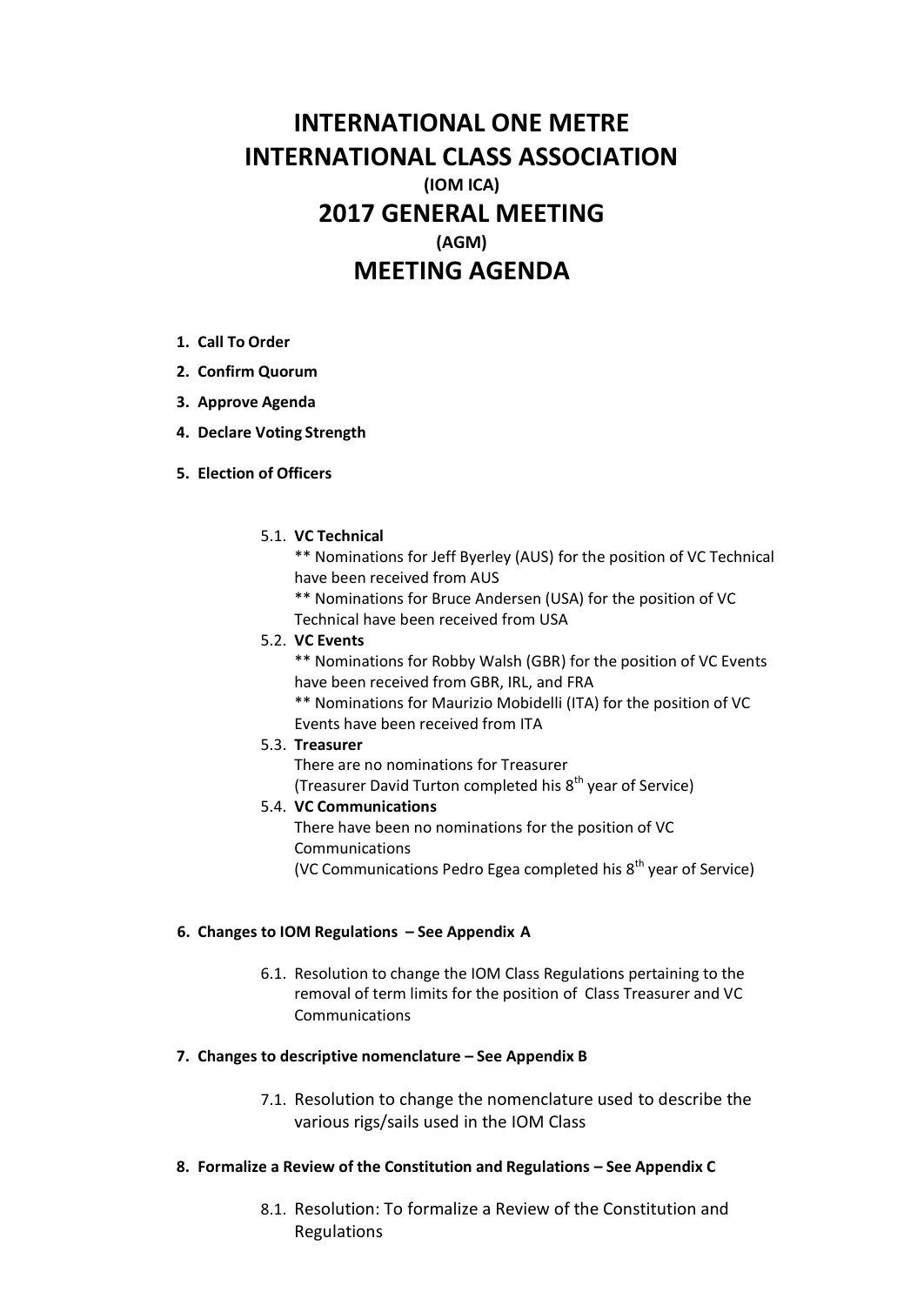## **9. Change to Class Championship Rules – See Appendix D**

9.1. Resolution: To change the Class Championship Rule to increase the closing date from three to six months for World Championships

- **10. Treasurer's report**
- **11. Discussion from the Floor**
- **12. Adjourn Meeting**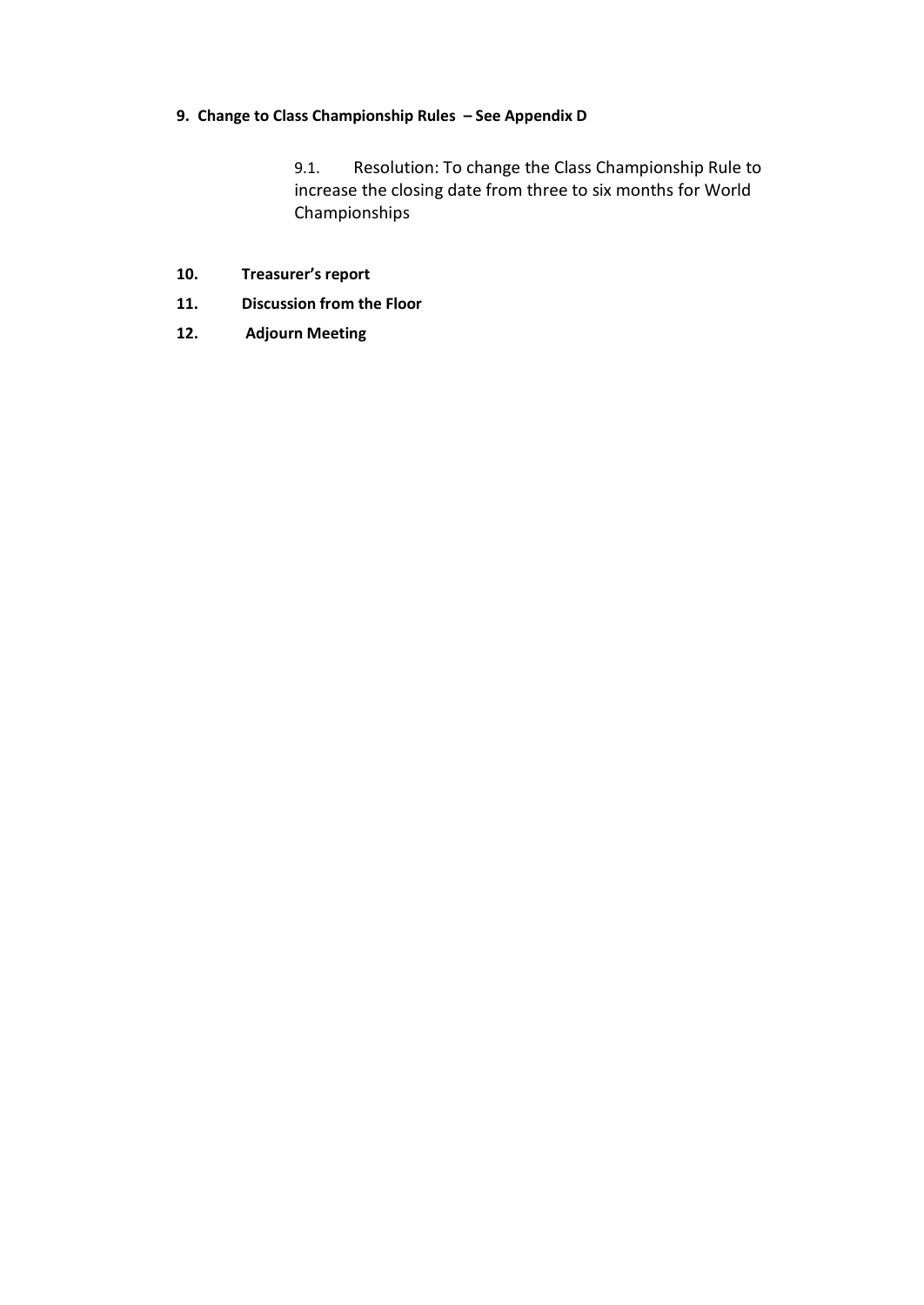## **Appendix A**

## **Changes to IOM Regulations**

Resolution to change the IOM Class Regulations pertaining to the removal of term limits for the position of Class Treasurer and VC Communications

#### **Proposed by: Bruce Andersen - IOM Class Secretary for USA**

The USA IOM NCA proposes the following item for consideration at the 2017 AGM:

We propose a change in IOMICA Regulations 5.4

It presently states

"5.4. Any retiring Officer shall be eligible for re-election provided that he/she has not served more than 8 consecutive years in that office. An Officer standing for re-election shall not vote for himself."

**While term limits promote the influx of new Officers which add experience and points of view, the offices of Treasurer and Info/Comms benefit from continuity. Therefore, we propose to change Regulation 5.4 to the following:**

5.4. Any retiring Officer shall be eligible for re-election provided that he/she has not served more than 8 consecutive years in that office. An Officer standing for re-election shall not vote for himself. The offices of Treasurer and Info/Comms are exempt from this Regulation.

Respectfully submitted

Bruce Andersen USA IOM NCA Secretary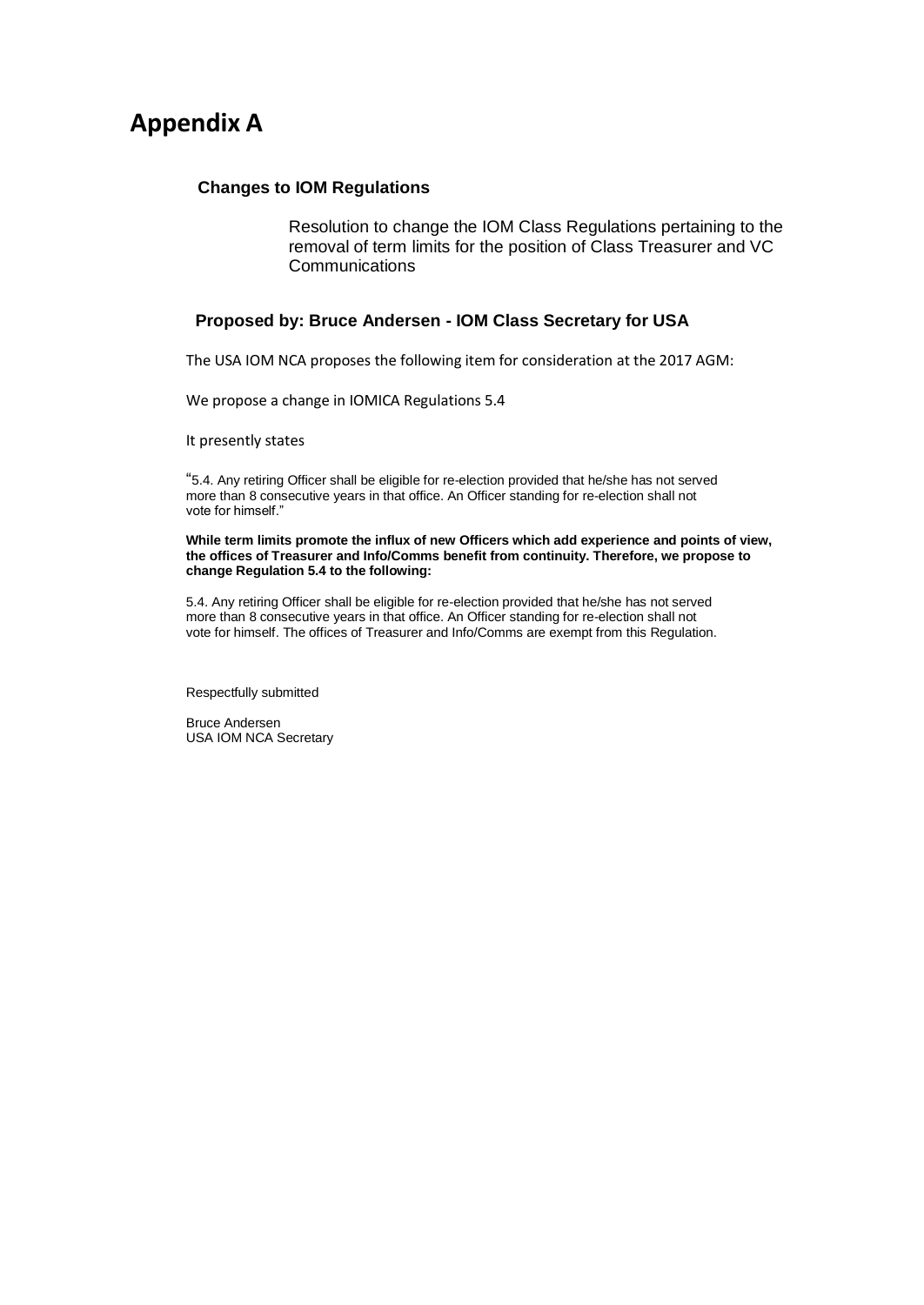# **Appendix B**

## **Changes to Descriptive Nomenclature**

Resolution to change the nomenclature used to describe the various rigs/sails used in the IOM Class

## **Proposed by: Barry Fox - IOM Class Secretary for CAN**

## **Resolution to change the nomenclature used to describe the various rigs/sails used in the IOM Class**

## **Background:**

Consistently, over the last many years, there has been a discrepancy in how the three different rig sizes in use are described.

The Class Rules refer to the rigs numerically, as in # 1, # 2 and # 3. The observation is that a growing number of participants, organizers, class associations and vendors refer to these same rigs consistently by an alpha designation, as in Rig A, Rig B and Rig C.

As the class continues to reach into more countries it is important that the same nomenclature be used to describe the common parts that make up an IOM.

## **Current Situation:**

Throughout the Class Rules the different components of rigs and sails are referred to numerically. This shows up in the dimensional sections of the rules via Phrases such as mast 1, mast 2, mast 3; mainsail 1, mainsail 2, mainsail 3; headsail 1, headsail 2, headsail 3.

#### **Proposal:**

Change all the current numeric identification of rig size (1, 2, 3) to an alpha based system where the rigs end up being identified as A, B and C where A replaces 1, B replaces 2 and C replaces 3.

Resolution submitted by the NCA for CAN October 2, 2017

Barry Fox IOM Class Secretary for CAN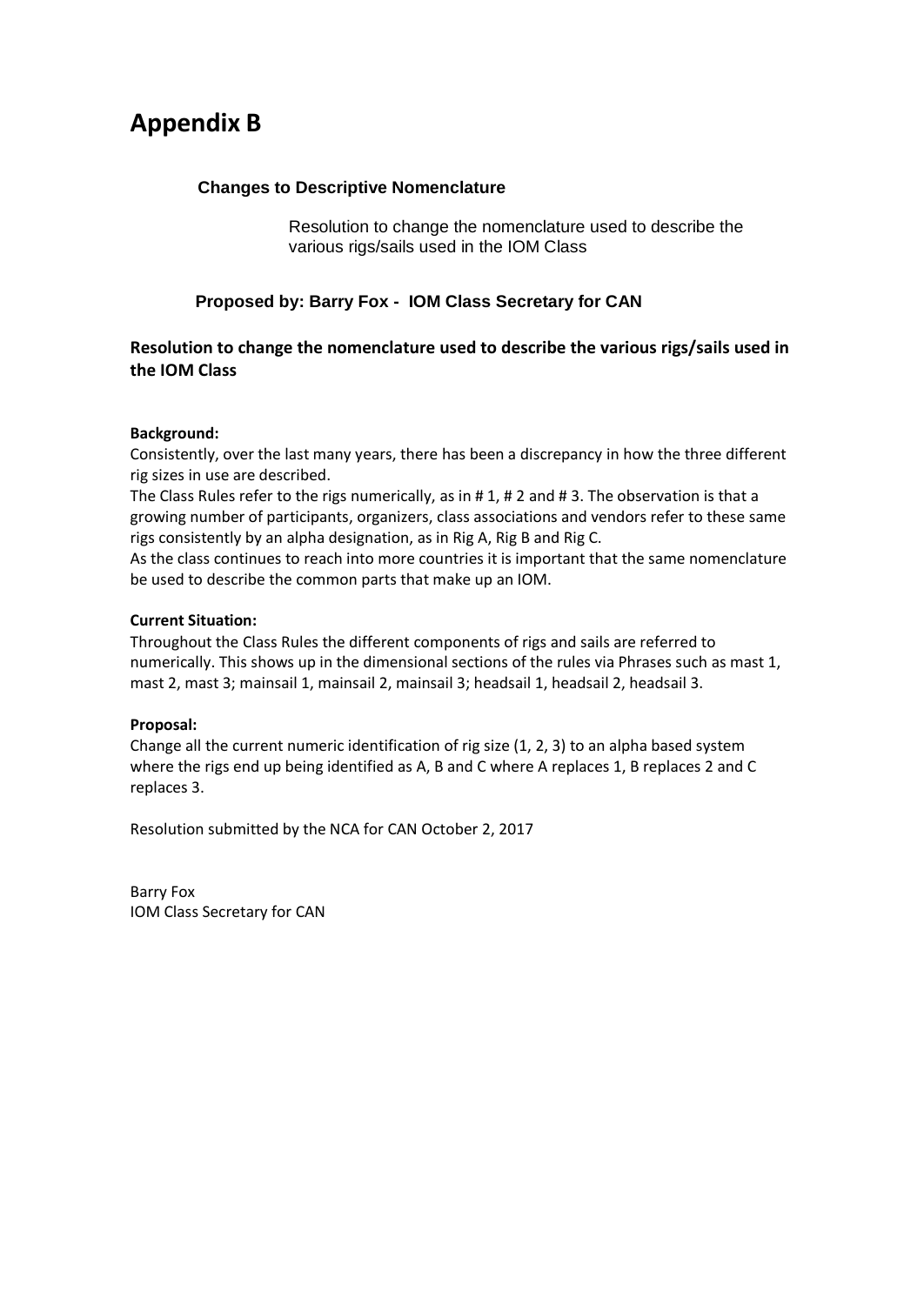# **Appendix C**

## **Resolution: To Formalize a Review of the Constitution and Regulations**

## **Proposed by: Barry Fox - IOM Class Secretary for CAN**

## **Background:**

Documents such as Constitutions and Regulations are meant to be enduring items and not necessarily under constant revision in the same way as other class level documentations such as Class Rules and Class Championship Rules. However, they do need to be reviewed for a few reasons.

One of those is to ensure that they reflect how we conduct business. It is possible, and likely, that over the time span that an organization like ours is in existence we will stray a bit from the actual direction contained in these documents. That is not necessarily a bad thing as the reality of how the organization needs to operate may not have been captured in the original documentation.

Another is that the organization has been in existence for quite a while now and it may be in the organization to formalize, to a better degree, how some parts of its operation are conducted. A look at the Constitution and Regulations shows that there is some very detailed direction about how the Technical Sub Committee (TSC) is to conduct its business. At the same time, another important part of our class operation, the Events Sub Committee (ESC) is only covered by only a few very broad statements. It might serve the organization if all the Sub Committee's operation is laid out more in line with the level of detail contained in the TSC's declaration of duties.

#### **Current Situation:**

The overall content of the Constitution and Regulations of the IOM ICA have fundamentally been unchanged since the inception of the class. The organization is running in a sound fashion at this time so there is no emergency need to conduct a massive re-write to solve problems. However, this presents a good opportunity to have a close look at these documents and ensure that the organization continues to be prepared for success.

#### **Proposal:**

That the IOM ICA Exec establish a sub group to review the organization's Constitution and Regulations documents to ensure that they are aligned with how the organization actually operates and to consider more precise definition of how the various Sub Committees function. We feel that the composition of this committee does not need to come completely from inside the elected Executive Committee. It would be ideal to have most of the representation come from other members of the NCAs so that the Executive Committee can maintain their focus on the ongoing operation of the organization.

We further propose that an initial report from this committee be available for distribution and comment as part of the conduct of the 2018 IOM ICA Annual General Meeting (AGM) with the goal of any amendments being a part of the business of the 2019 IOM ICA AGM.

Resolution submitted by the NCA for CAN October 3, 2017

Barry Fox IOM Class Secretary for CAN